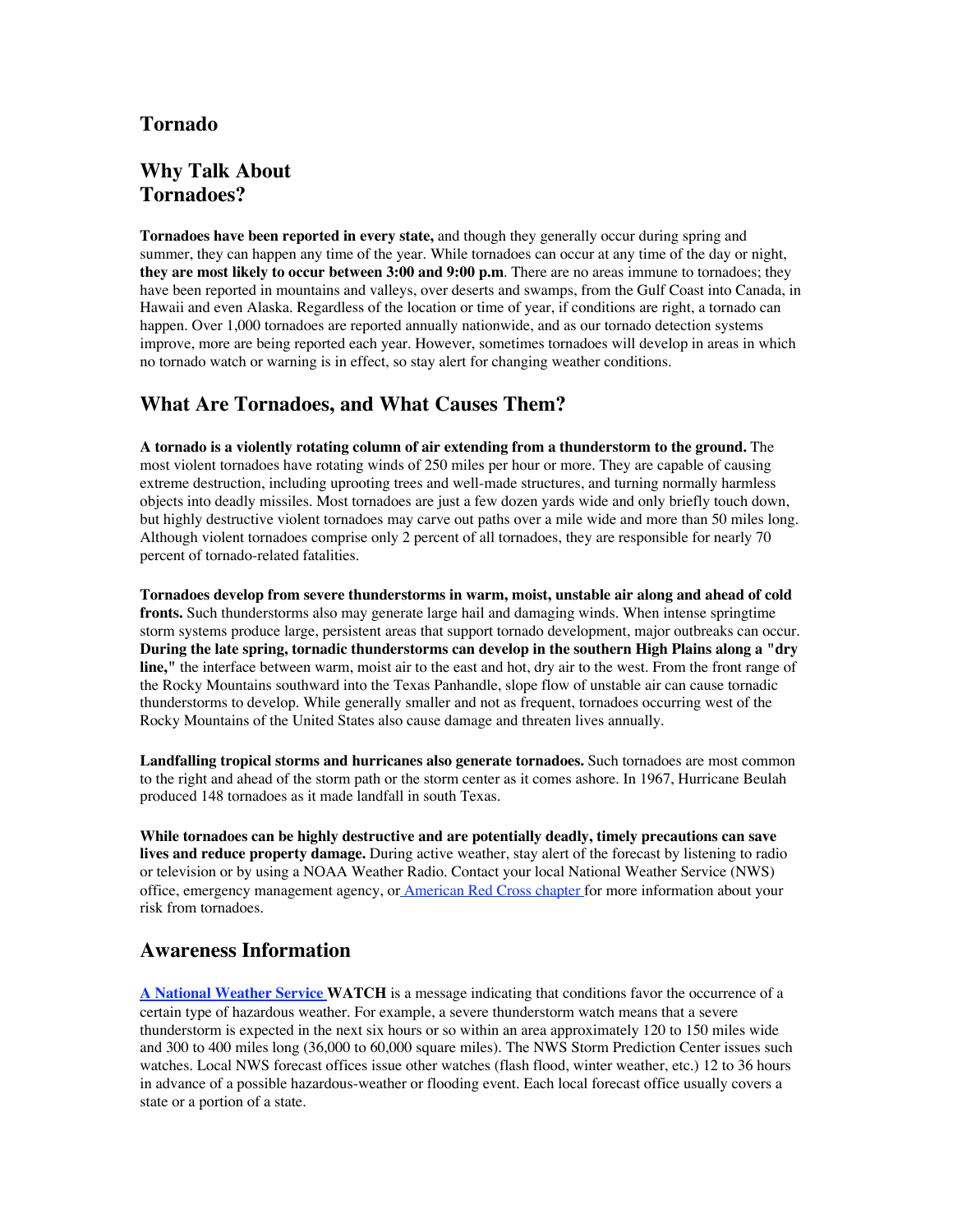**An NWS WARNING** indicates that a hazardous event is occurring or is imminent in about 30 minutes to an hour. Local NWS forecast offices issue warnings on a county-by-county basis.

 **Tornadoes may appear nearly transparent until dust and debris are picked up.** Stay alert for high winds even if you do not "see" a tornado.

 **Tornadoes often occur when it is not raining.** In fact, in the Great Plains and other semiarid regions, that scenario is the rule rather than the exception. Tornadoes are associated with a powerful updraft, so rain does not fall in or next to a tornado. Very large hail, however, does fall in the immediate area of the tornado. In humid environments, rain often tends to wrap around the tornado, being pulled from the main precipitation area around the outside of the rotating updraft. The rain could make it difficult to see the tornado.

 **Waterspouts are weak tornadoes that form over warm water and are most common along the Gulf Coast and southeastern states.** In the western United States, waterspouts occur with cold late fall or late winter storms, during a time when you least expect tornado development. Waterspouts, which are tornadoes over a body of water, occasionally move inland becoming tornadoes and causing damage and injuries.

 **Damage happens when wind gets inside a home through a broken window, door, or damaged roof.** Keep windows closed. Houses do not explode due to air pressure differences. Stay away from windows during severe storms. Flying debris could shatter the glass and cause injury.

 **It used to be advised to go to the southwest corner for safety; however, the southwest corner of a house is no safer than any other corner.** Historical information has shown that any corner on the lowest level away from windows is as safe as any other corner. If tornado winds enter the room, debris has a tendency to collect in corners. When selecting a tornado "safe place," look for a place on the lowest level and away from windows, preferably in a small room (closet or bathroom) in the center of the house. Closer walls will help provide more support to the roof, and each wall between you and the outside will provide further protection.

 **Folklore passed down through the generations used to advise opening windows in case of a tornado because air pressure differences would cause a house to explode. This information is not true.** Air pressure differences in a tornado are not strong enough to cause a house to explode; houses are damaged by the violent winds associated with a tornado and from the debris blown at high velocities by tornado winds.

 **Folklore also used to advise that if you are driving and a tornado is suspected or sighted, you should turn and drive at right angles to the storm. This advice is not recommended** because tornadoes do not necessarily travel in straight lines; you cannot always tell the direction the storm is coming from; the road you turn onto may curve and head into the storm, rather than away from it; and there may be more than one tornado associated with a strong storm system, but you may not see it because visibility is diminished by heavy rain and wind-blown debris. **The safest thing to do is go to a nearby sturdy building and go inside to an area on the lowest level, without windows.** If a sturdy building is not available, then get out of the vehicle and lay down in a low spot on the ground not subject to flooding, protecting the head and neck

## **Plan for a Tornado**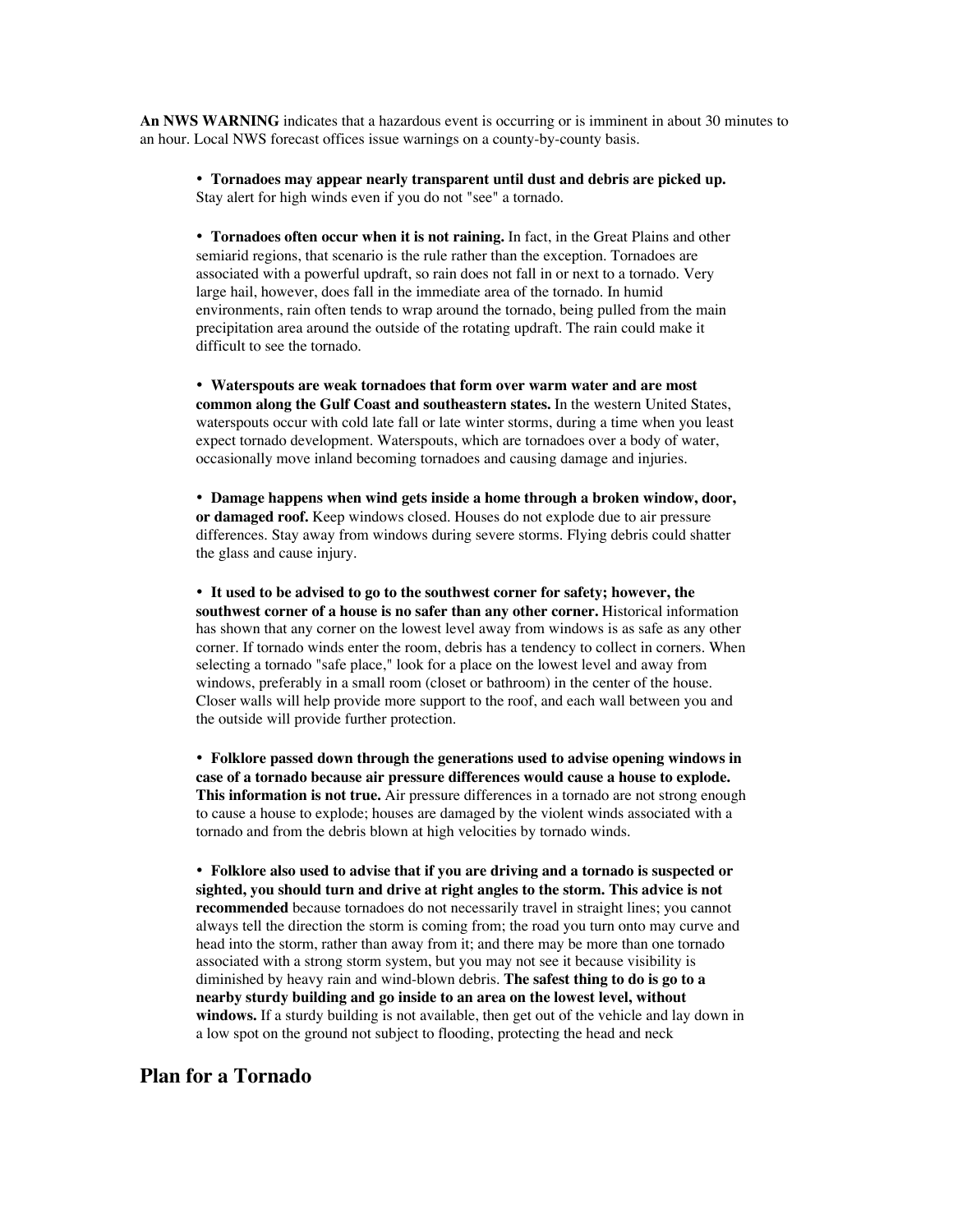**Develop a Family Disaster Plan.** Please see the "Family Disaster Plan" section for general family planning information. Tornado-specific planning should include the following:

Learn about your tornado risk. While severe tornadoes are more frequent in the Plains States, tornadoes have happened in every state. Contact your local emergency management office, local National Weather Service office, or American Red Cross chapter for more information on tornadoes.

**Pick a safe place in your home where family members could gather during a tornado.** The safest place to be is underground, or as low to the ground as possible, and away from all windows. If you have a basement, make it your safe place. If you do not have a basement, consider an interior hallway or room on the lowest floor. Putting as many walls as you can between you and the outside will provide additional protection. Less than 2 percent of all tornadoes are powerful enough to completely destroy a sturdy building. Make sure there are no windows or glass doors in your safe place and keep this place uncluttered.

**Consider having your tornado safe place reinforced.** Additional reinforcement will add more protection from the damaging effects of tornado winds. Get more information from FEMA about building a tornado safe room. (See <u>"Resources"</u> section.)

**If you are in a high-rise building, pick a place in a hallway in the center of the building.** You may not have enough time to go to the lowest floor. Center hallways are often structurally the most reinforced part of a building.

**If you live in a mobile home, choose a safe place in a nearby sturdy building.** A sturdy building provides greater protection. If your mobile home park has a designated shelter, make it your safe place. Mobile homes are much more vulnerable to strong winds than site-built structures. Prior to 1994, most manufactured homes were not designed to withstand even moderate winds.

**Discuss how you would be warned of an approaching tornado.** Different communities have different ways of providing warnings. Many communities have sirens intended for outdoor warning purposes. Use a NOAA Weather Radio with a tone-alert feature to keep you aware of watches and warnings while you are indoors. Learn about your community's warning system. Make sure all family members know the name of the county or parish where you live or are traveling, because tornado watches and warnings are issued for a county or parish by name.

**Learn about your community's warning system.** Different communities have different ways of providing warnings. Many communities have sirens intended for outdoor warning purposes. Use a NOAA Weather Radio with a tone-alert feature to keep you aware of watches and warnings while you are indoors.

**Conduct periodic tornado drills, so everyone remembers what to do when a tornado is approaching.** Practice having everyone in the family go to your designated area in response to a tornado threat. Practicing your plan makes the appropriate response more of a reaction, requiring less thinking time during an actual emergency situation.

**Check with your work and your children's schools and day care centers to learn tornado emergency plans.** Every building has different safe places. It is important to know where they are and how to get there in an emergency.

**Discuss tornadoes with your family.** Everyone should know what to do in case all family members are not together. Discussing disaster ahead of time helps reduce fear and lets everyone know how to respond during a tornado.

## **What to Tell Children**

**Find safe places in your home and classroom.** Make sure these places are away from windows and tall furniture that could tip over. In your safe place, get under something sturdy, or use a large, hard-cover book to help protect your head and neck from flying or falling objects. Locate safe places outside in case you are not able to go inside. Frequently, children in schools are told to move to the inner hallways away from windows. Children need to know that a tornado safe place is not the same as a fire meeting place.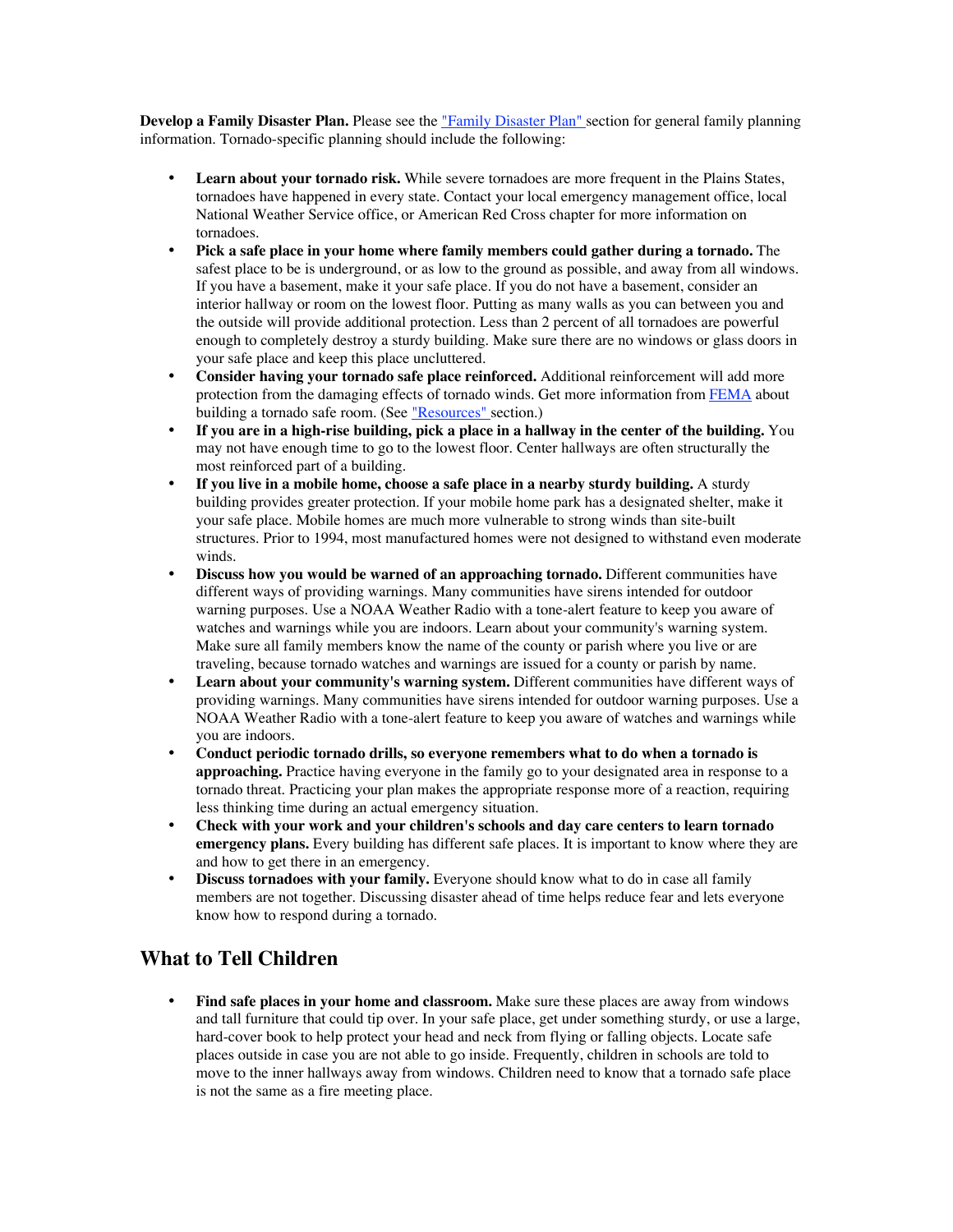**Wherever you are, if you hear or see a tornado coming, take cover right away.** Tornadoes can move quickly, blowing objects at very high speeds, even if they are a distance away. Protect yourself from flying debris by taking cover immediately.

**If you're in a house or apartment building and a tornado threatens, go to the lowest level - a basement or storm cellar if possible. Once on the lowest level, go to the middle of the building away from windows, into a bathroom or closet if possible.** The safest place to be is under the ground, or as low to the ground as possible, and away from all windows. If you have a basement, make it your safe place. If you do not have a basement, consider an interior hallway or room on the lowest floor. Putting as many walls as you can between you and the outside will provide additional protection. Make sure there are no windows or glass doors in your safe place and keep this place uncluttered.

**Get under something sturdy, such as a heavy table, hold on and stay there until the danger has passed.** Being under something heavy will help protect you from falling objects. If tornado wind enters the room and the object moves, holding on with one hand will help you move with it, keeping you protected.

**Use your other arm and hand to protect your head and neck from falling or flying objects.** Your head and neck are more easily injured than other parts of your body. Protect them as much as you can.

**If you're outside in a car or in a mobile home, go immediately to the basement of a nearby sturdy building.** Sturdy buildings are the safest place to be. Tornado winds can blow large objects, including cars, hundreds of feet away. Tornadoes can change direction quickly and can lift up a car or truck and toss it through the air. Never try to out-drive a tornado. Mobile homes are particularly vulnerable. A mobile home can overturn very easily even if precautions have been taken to tie down the unit.

**If there is no building nearby, lie flat in a low spot. Use your arms and hands to protect your head.** Tornadoes cause a lot of debris to be blown at very high speeds, and you can be hurt by this debris if it hits you. Dangerous flying debris can be blown under highway overpasses and bridges, or weaker overpasses and bridges could be destroyed. You will be safer lying flat in a low-lying area where wind and debris will blow above you. Tornadoes come from severe thunder- storms, which can produce a lot of rain. If you see quickly rising water or flood water coming towards you, move to another spot.

#### **How to Protect Your Property**

**Make a list of items to bring inside in the event of a storm.** Having a list will help you remember things that may be broken or blown away in strong winds.

**Keep trees and shrubbery trimmed.** Make trees more wind resistant by removing diseased or damaged limbs, then strategically remove branches so that wind can blow through. Strong winds frequently break weak limbs and hurl them at great speed, causing damage or injury when they hit. Debris collection services may not be operating just before a storm, so it is best to do this well in advance of approaching storms.

**Remove any debris or loose items in your yard.** Branches and firewood may become missiles in strong winds.

**Consider installing permanent shutters to cover windows.** Shutters can be closed quickly and provide the safest protection for windows.

**Strengthen garage doors.** Garage doors are often damaged or destroyed by flying debris, allowing strong winds to enter. As winds apply pressure to the walls, the roof can be lifted off, and the rest of the house can easily follow.

#### **Assemble a Disaster Supplies Kit**

**Please see the section "Disaster Supplies Kit" for general supplies kit information. Tornado-specific supplies should include the following:**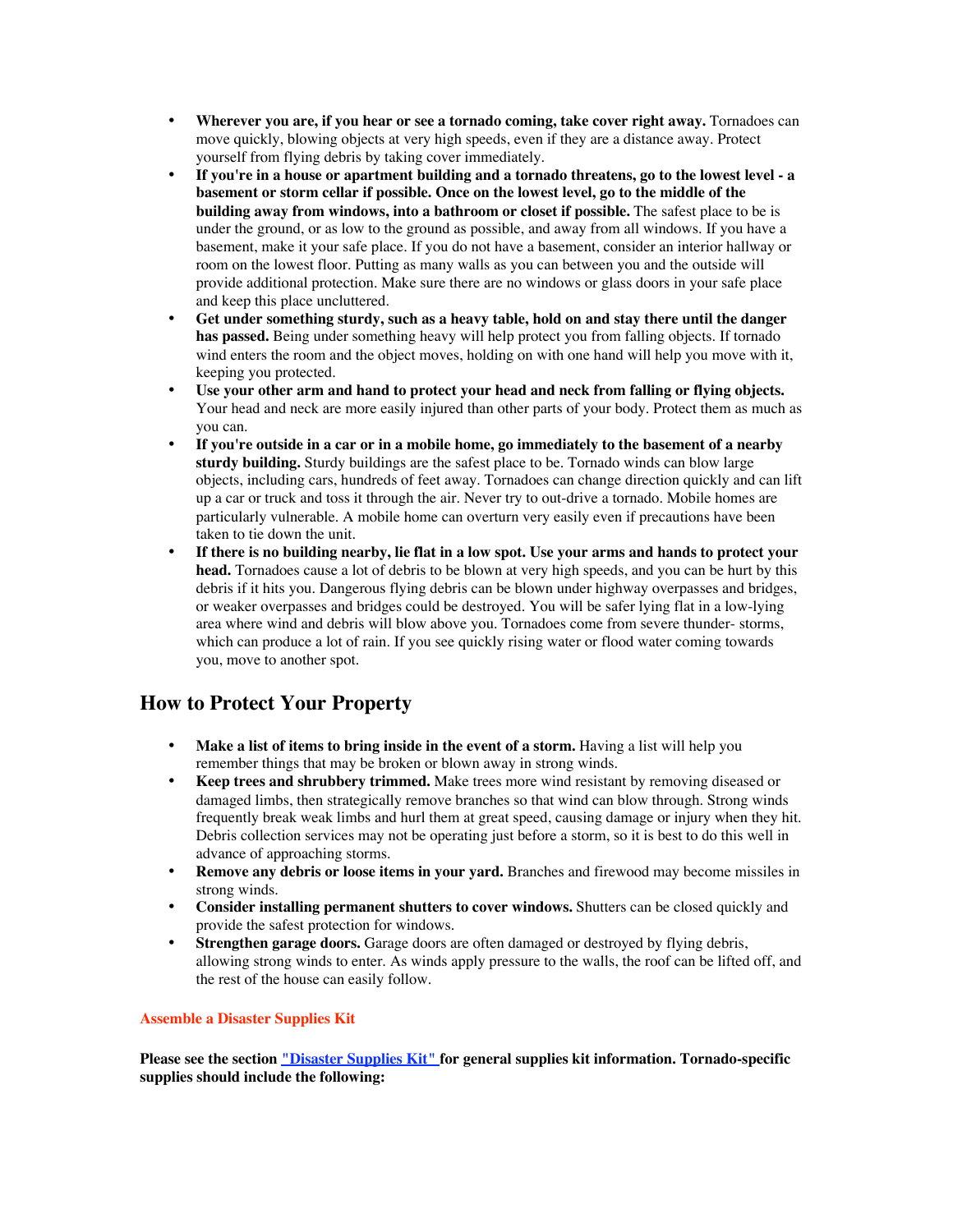**A highway map to follow storm movement from weather bulletins. Disaster Suplies Kit basics.**

## **Media and Community Education Ideas**

**Publish a special section in your local newspaper with emergency information about tornadoes**. Localize the information by printing the phone numbers of local emergency services offices, the American Red Cross chapter, and the nearest hospitals.

**Periodically inform your community of local public warning systems.**

**Sponsor a "Helping Your Neighbors" program at your local schools** to encourage children to think of those persons who require special assistance, such as elderly people, infants, or people with disabilities.

**Conduct a series on how to protect yourself during a tornado** in case you are at home, in a car, at the office, or outside.

I**nterview local officials about what people living in mobile home parks should do if a tornado warning is issued.**

## **What to Do Before a Tornado**

**Use a NOAA Weather Radio with a tone-alert feature to keep you informed of watches and warnings issued in your area.** The tone- alert feature will automatically alert you when a watch or warning is issued.

**If planning a trip or extended period of time outdoors, listen to the latest forecasts and take necessary action if threatening weather is possible.**! Knowing what weather could happen helps you be prepared to respond if necessary. Having a raincoat, umbrella, and disaster supplies kit available will make it easier to deal with severe weather if it occurs.

**Watch for tornado danger signs.** Tornadoes may happen so quickly warnings can't be issued long in advance. Pay attention to weather clues around you that may warn of imminent danger.

- o **Dark, often greenish sky.** Sometimes one or more of the clouds turns greenish (a phenomenon caused by hail) indicating a tornado may develop.
- o **Wall cloud,** an isolated lowering of the base of a thunderstorm. The wall cloud is particularly suspect if it is rotating.
- o **Large hail.** Tornadoes are spawned from powerful thunderstorms and the most powerful thunderstorms produce large hail. Tornadoes frequently emerge from near the hailproducing portion of the storm.
- o **Cloud of debris.** An approaching cloud of debris can mark the location of a tornado even if a funnel is not visible.
- o **Funnel cloud.** A visible rotating extension of the cloud base is a sign that a tornado may develop.
- o **Roaring noise.** The high winds of a tornado can cause a roar that is often compared with the sound of a freight train.
- o **Tornadoes may occur near the trailing edge of a thunderstorm and be quite visible**. It is not uncommon to see clear, sunlit skies behind a tornado. They may also be embedded in rain and not visible at all.

*If you live in a single-family home in a tornado-prone area, find out how to reinforce an interior room on the lowest level of your home (such as the basement, storm cellar, bathroom or closet) to use as a shelter. Plans for reinforcing an interior room to provide better tornado protection in your home are available from your local emergency management office or from FEMA's website at www.fema.gov.*

## **What to Do During a Tornado WATCH**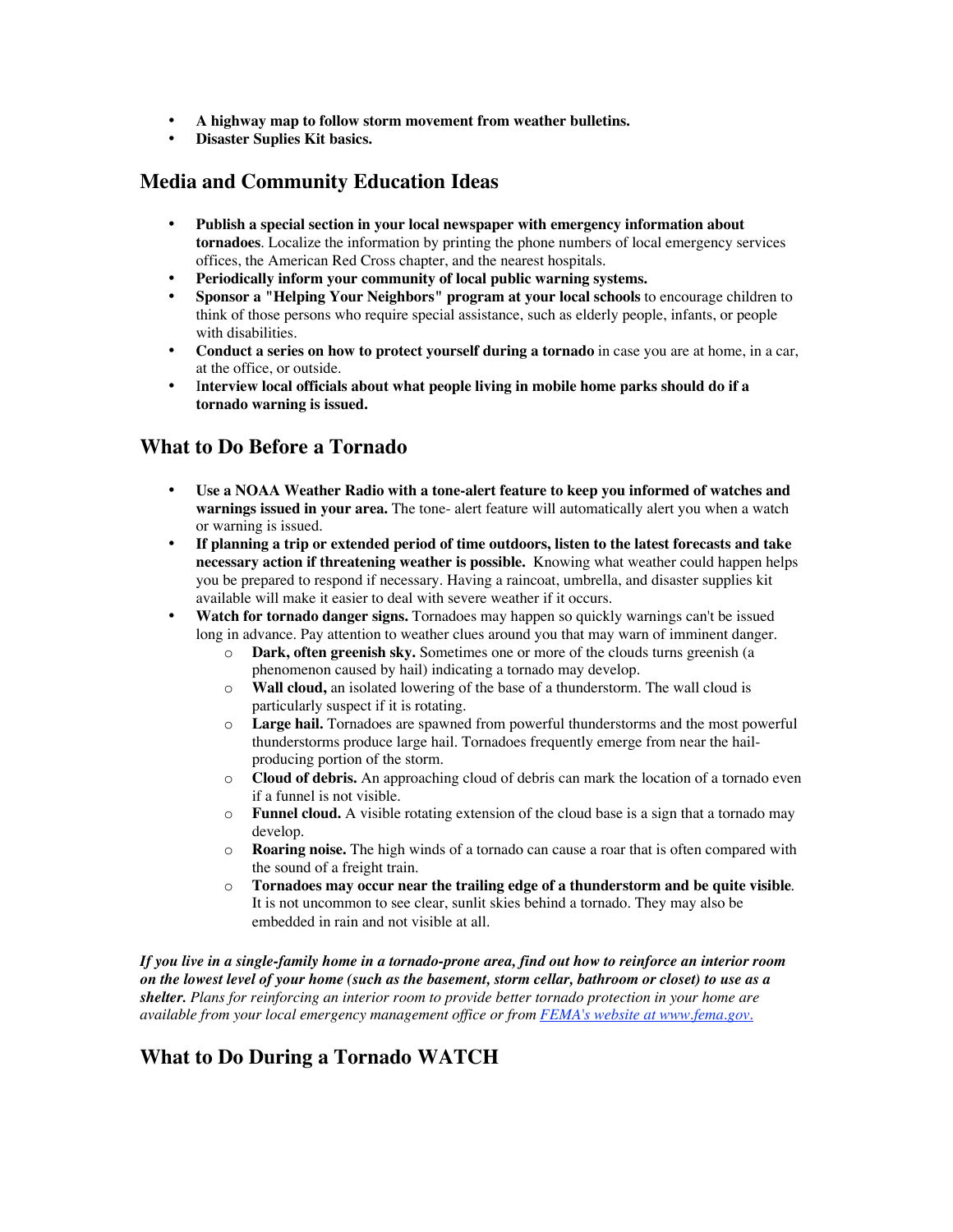**Listen to a NOAA Weather Radio or local radio or television stations for updated information.** Tornadoes can change direction, intensity, and speed very quickly. **Be alert to changing weather conditions.** Tornadoes accompany severe thunderstorms, and weather conditions can change rapidly. Large hail, blowing debris, or the sound of an approaching tornado may alert you. Many people say approaching tornadoes sound like a freight train.

### **What to Do During a Tornado WARNING**

**Listen to a battery-powered NOAA Weather Radio, regular radio, or television for updated information.** If the electricity should go out, you will still be able to receive emergency information.

**If you are inside, go to your safe place to protect yourself from glass and other flying objects.** Tornadoes can change direction, intensity, and speed very quickly. The tornado may be approaching your area.

**Get under a piece of sturdy furniture, such as a workbench or heavy table, and hold on to it.** Sturdy furniture will help protect you from falling debris. If tornado wind enters the room and the object moves, holding on with one hand will help you move with it, keeping you protected.

**Use your other arm and hand to protect your head and neck from falling or flying objects.** Your head and neck are more easily injured than other parts of your body. Protect them as much as you can.

**Stay away from windows.** Opening windows allows damaging winds to enter the structure. Leave the windows alone; instead, immediately go to a safe place. It is a myth that tornadoes cause houses to explode due to changes in air pressure. Flying debris can shatter glass. Violent winds and debris slamming into buildings cause most structural damage.

**If you're outside in a car or in a mobile home, go immediately to the basement of a nearby sturdy building.** Sturdy buildings are the safest place to be. Tornado winds can blow large objects, including cars and mobile homes, hundreds of feet away. Tornadoes can change direction quickly and can lift up a car or truck and toss it through the air; never try to out-drive a tornado. Mobile homes are particularly vulnerable. A mobile home can overturn very easily even if precautions have been taken to tie down the unit.

**If there is no building nearby, lie flat in a low spot.** Use your arms and hands to protect your head. Tornadoes cause a lot of debris to be blown at very high speeds, and you can be hurt by this debris if it hits you. Dangerous flying debris can be blown under highway overpasses and bridges, or weaker overpasses and bridges could be destroyed. You will be safer lying flat in a low-lying area where wind and debris will blow above you. Tornadoes come from severe thunderstorms, which can produce a lot of rain. If you see quickly rising water or flood water coming towards you, move to another spot.

**Avoid places with wide-span roofs, such as auditoriums, cafeterias, large hallways, or shopping malls.** Wide-span roofs are frequently damaged or destroyed in tornado winds, providing less protection and more risk of injury, than roofs over smaller rooms.

## **What to Do After a Tornado**

**Continue listening to local radio or television stations or a NOAA Weather Radio for updated information and instructions.** Access may be limited to some parts of the community, or roads may be blocked.

**Help a neighbor who may require special assistance - infants, elderly people and people with disabilities.** Elderly people and people with disabilities may require additional assistance. People who care for them or who have large families may need additional assistance in emergency situations.

**Help injured or trapped persons.** Give first aid where appropriate. Do not move seriously injured persons unless they are in immediate danger of further injury. Call for help.